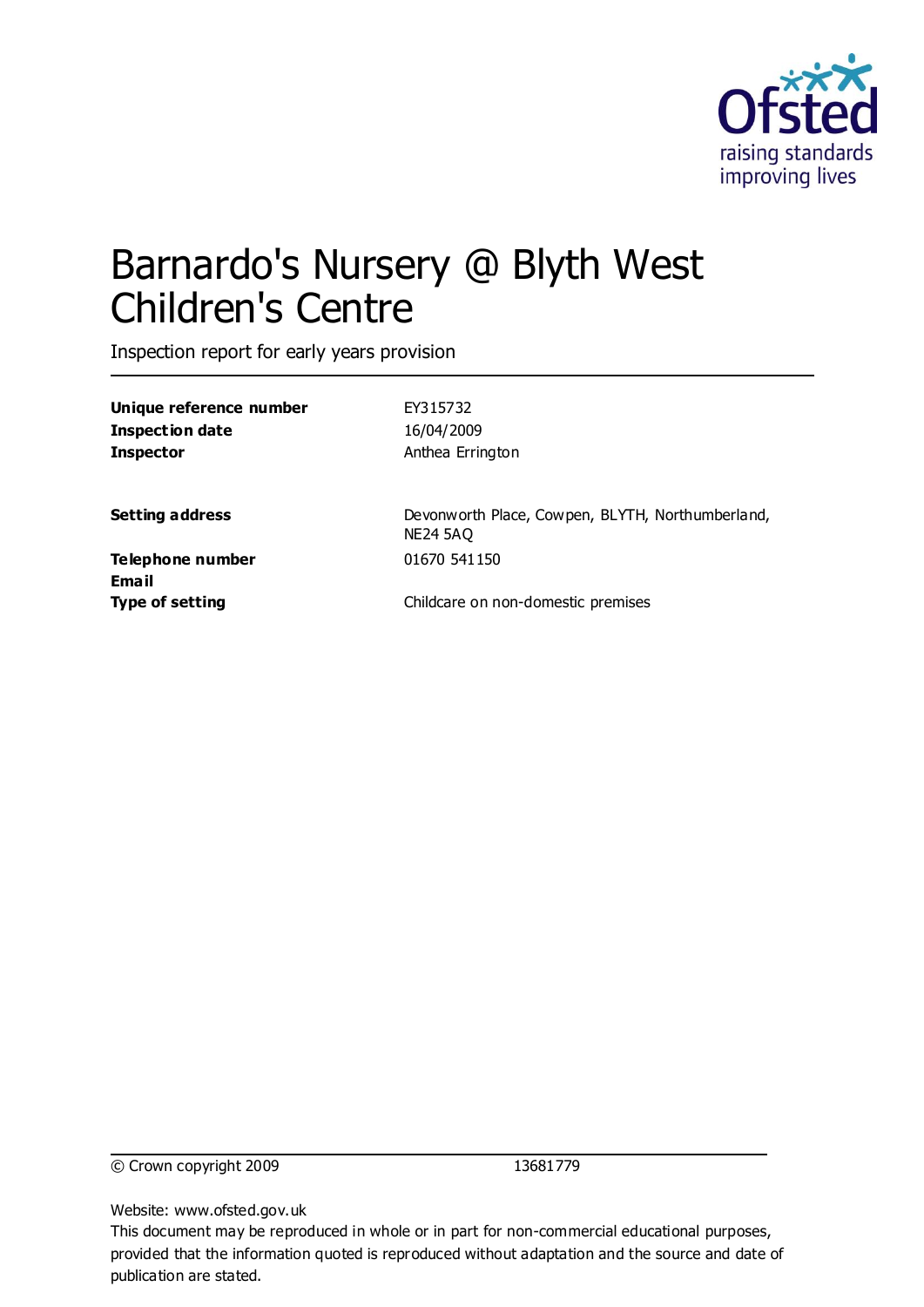### **Introduction**

This inspection was carried out by Ofsted under Sections 49 and 50 of the Childcare Act 2006 on the quality and standards of the registered early years provision. 'Early years provision' refers to provision regulated by Ofsted for children from birth to 31 August following their fifth birthday (the early years age group). The registered person must ensure that this provision complies with the statutory framework for children's learning, development and welfare, known as the *Early* Years Foundation Stage.

The provider must provide a copy of this report to all parents with children at the setting where reasonably practicable. The provider must provide a copy of the report to any other person who asks for one, but may charge a fee for this service (The Childcare (Inspection) Regulations 2008 regulations 9 and 10).

The setting also makes provision for children older than the early years age group which is registered on the voluntary and/or compulsory part(s) of the Childcare Register. This report does not include an evaluation of that provision, but a comment about compliance with the requirements of the Childcare Register is included in Annex B.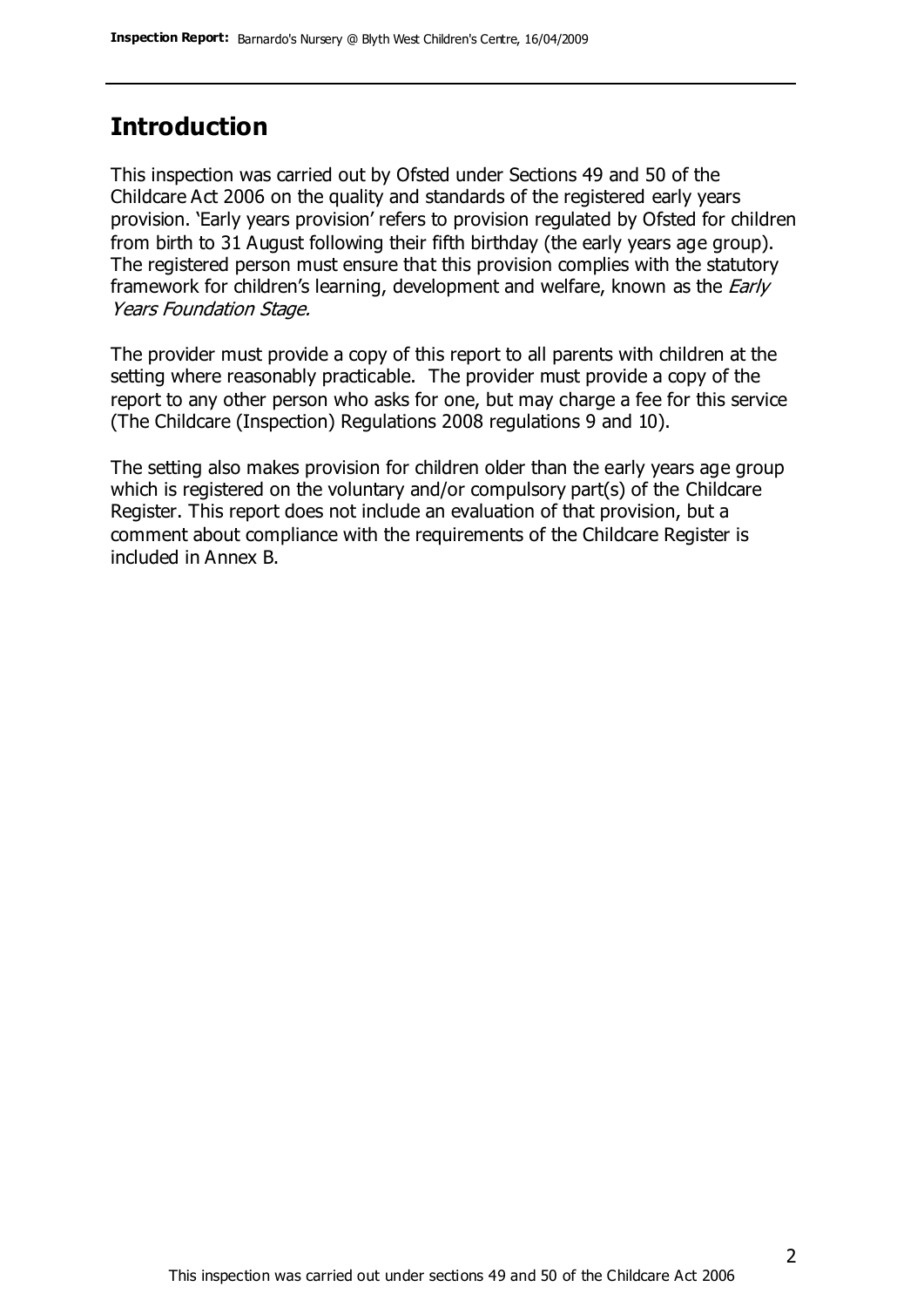### **Description of the setting**

Barnardos Nursery was registered in 2006. It operates within the Sure Start Children's Centre in the town of Blyth, Northumberland. Children have access to four activity rooms, toilets and an outdoor play area. It is registered on the Early Years Register and the compulsory and voluntary parts of the Childcare Register. It is registered to care for a maximum of 56 children aged under five years. There are currently 97 children on roll, all of whom all are in the early years age group.

Opening hours are from 7.30 until 18.00 Monday to Friday, throughout the year, excluding bank holidays. There are currently 13 members of staff. Three of whom have a degree qualification in childcare, eight have their level three qualification in childcare, one member of staff has level two and one is working towards a level three qualification. All staff hold current paediatric first aid certificates. The nursery supports children with learning difficulties and/or disabilities.

#### **Overall effectiveness of the early years provision**

Overall, the quality of the provision is good. Children are cared for in a safe, nurturing and inclusive environment where they make good progress in their learning and development. Staff display a clear understanding of the Early Years Foundation Stage and effectively use individual observations and assessments of each child to plan for their next steps of learning. Policies and procedures, records and documentation are well organised and provide a secure basis for how the setting operates. Self-evaluation is in place, which ensures the provision maintains continuous improvement.

#### **What steps need to be taken to improve provision further?**

To further improve the early years provision the registered person should:

develop the outdoor environment to offer children freedom to explore, use their senses, and be physically active and exuberant.

#### **The leadership and management of the early years provision**

Clearly written detailed policies and procedures, personal to the setting, outline the service offered to children and their families. Staff understand their roles and responsibility well and are extremely well supported by the manager of the setting. Management and staff members are committed to developing their knowledge and practice further. They welcome future training to improve on the good childcare already provided. Very good use of time, space and resources and the effective deployment of staff support children in progressing well in their development whilst being safe. All children have good access to a broad range of age appropriate activities and resources. However, effective use is not fully made of outdoor play opportunities to help children play, explore and learn.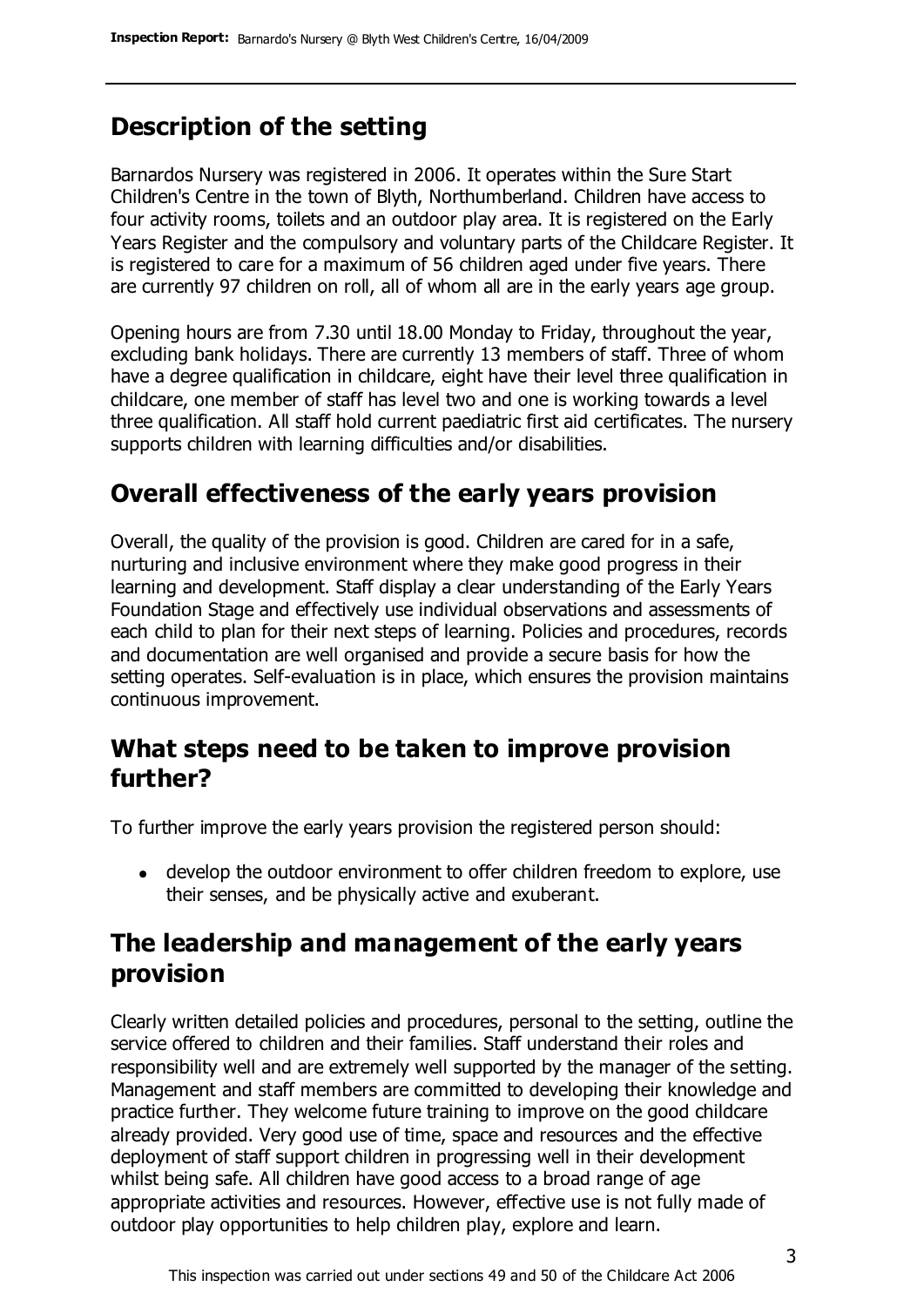Recommendations from the previous inspection have been met. For example, staff use everyday activities such as colour matching and counting cups to develop children's problem solving and numeracy skills. Children's learning and development is recorded in their individual files, which members of staff skilfully link to their stages of development and then use to plan effectively towards their next steps of learning. Children are extremely happy and confident and independently select from the various good quality resources available to them.

The nursery is fully committed to developing good working relationships with parents. Effective partnership with parents ensures individual needs are well met, which promotes stability and has a positive impact on children's overall well-being. Prior to their child starting, parents discuss their needs and complete children's information forms to ensure the nursery is informed of their children's individual requirements. Detailed information is shared with parents in a variety of ways including daily discussions, questionnaires, diaries, development files and newsletters. Parents' evenings are also organised to give parents the opportunity to discuss their children's progress. Parents state 'It is a lovely nursery and wish I had known earlier about it' and 'Keep up the excellent work.'

Good systems are in place to ensure children are safe. Documents required for the safe management of the provision are in place and are well maintained. Staff members understand their role in safeguarding children as fundamental. They are confident and knowledgeable in the procedures they are required to take should they be concerned about a child. Comprehensive written risk assessments including checks for indoors, outdoors and outings are in place, which ensures that children are cared for in a very safe environment.

## **The quality and standards of the early years provision**

Children's welfare, learning and development are well promoted. Plans are in place to cover the six areas of learning. Staff know children well and have a good understanding of child development. They effectively plan activities to support the individual learning needs of each child within the Early Years Foundation Stage. Children relate extremely well towards members of staff, as they confidently approach and initiate conversations with them. They benefit from a flexible routine, including a suitable balance of child-centred and adult-led activities.

The environment is very well organised to support children to make confident choices. They select from a very good range of toys and resources. Children progress well in their personal, social and emotional development as they learn to share and take turns with one another. They show great concern for others as they help to set the table for lunch. For example, children recognise that one child has no fork and state that they will get it and then kindly place it on the table. Children display pride in themselves as they explain their roles as 'special helpers,' helping to develop their confidence and self-esteem. Babies learn to experiment with texture and shape as they play with the sand. They pour the sand between their hands and make patterns on the floor using their fingers.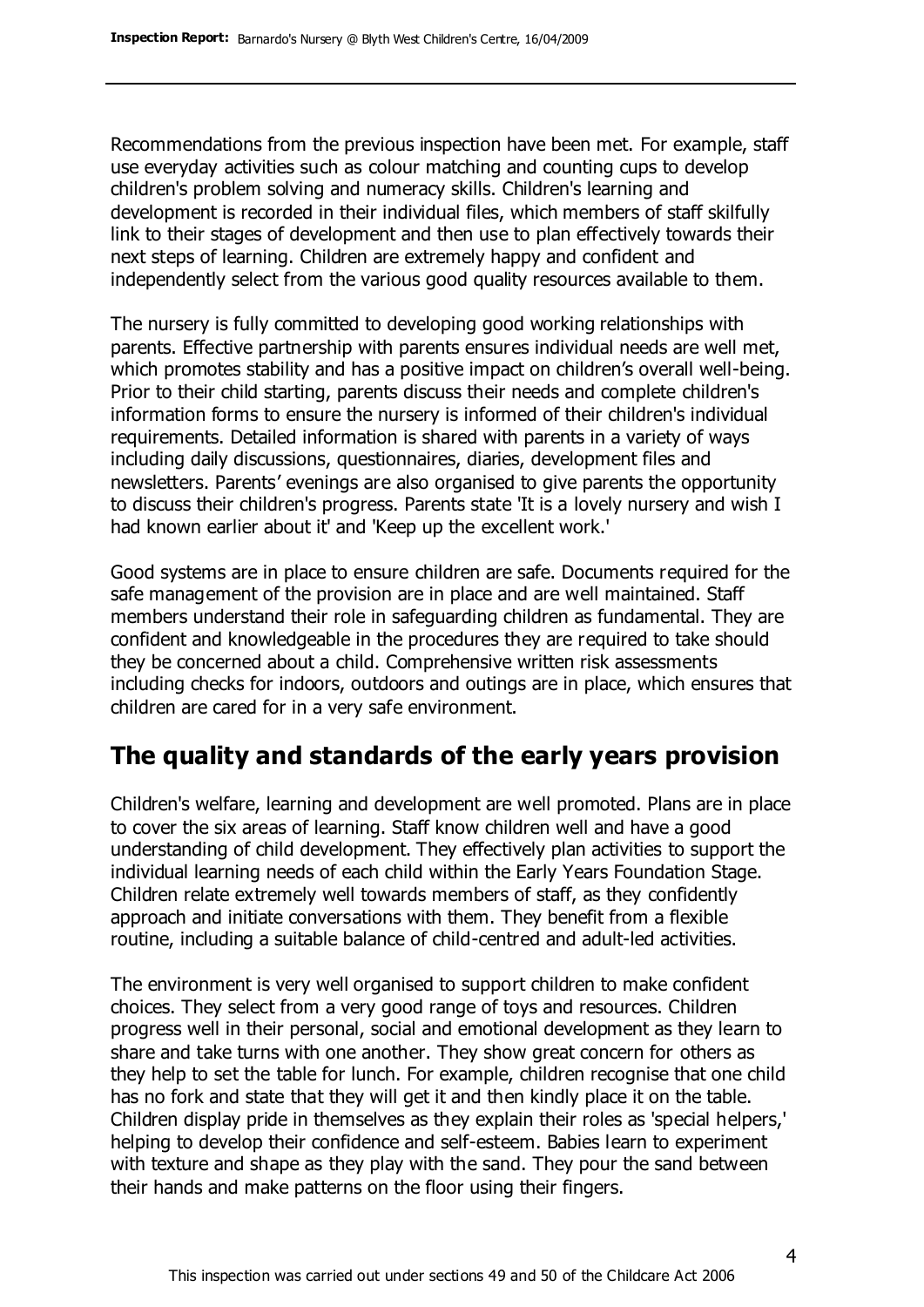Children's understanding of mathematical language is developed as they play with the hoops. They state the hoop 'is flying high' and listen carefully as staff encourage them roll it down low. Children are extremely confident communicators and use their language creatively to organise their thinking as they play in the home corner together. Staff use good teaching skills to encourage children to communicate further, for example, they use puppets to sing well-known nursery rhymes together. Children thoroughly enjoy listening to stories and handle books with care as they turn the pages to follow the story. They display curiosity in their environment and help to care for living things. This supports and develops their knowledge and understanding of the world. They gaze with fascination at the toy windmill blown by the wind and help to care and feed for the giant snails in the nursery.

Young children are well aware that some toys require them to press buttons to make them work, such as, musical toys and the toy microwave. This develops their understanding of information technology. Children skilfully construct using various resources and are creative and imaginative. They are extremely proud of their achievements. For example, they choose to complete a jigsaw displaying a bus, whilst singing the song 'The wheels on the bus'. Children's creativity and imagination are developing further as they recognise how sound can be changed as they listen to the alterations in their voices whilst using the toy microphones.

Children's behaviour is managed sensitively and positively by staff. Staff are good role models and have effective procedures in place to help children understand the difference between right and wrong. Staff provide children with lots of meaningful praise to encourage their good behaviour. Children respond well to staff instructions. The nursery takes full account of children's dietary needs and provides them with nutritious meals, which include fresh vegetables, fruit and regular drinks. Children develop an understanding of healthy eating as they discuss with one another and members of staff that fruit is good for them. Children learn to keep themselves safe as they tidy up, singing a 'tidy up' song together. They practise road safety using the toy traffic lights, which further develops their own understanding of keeping themselves safe.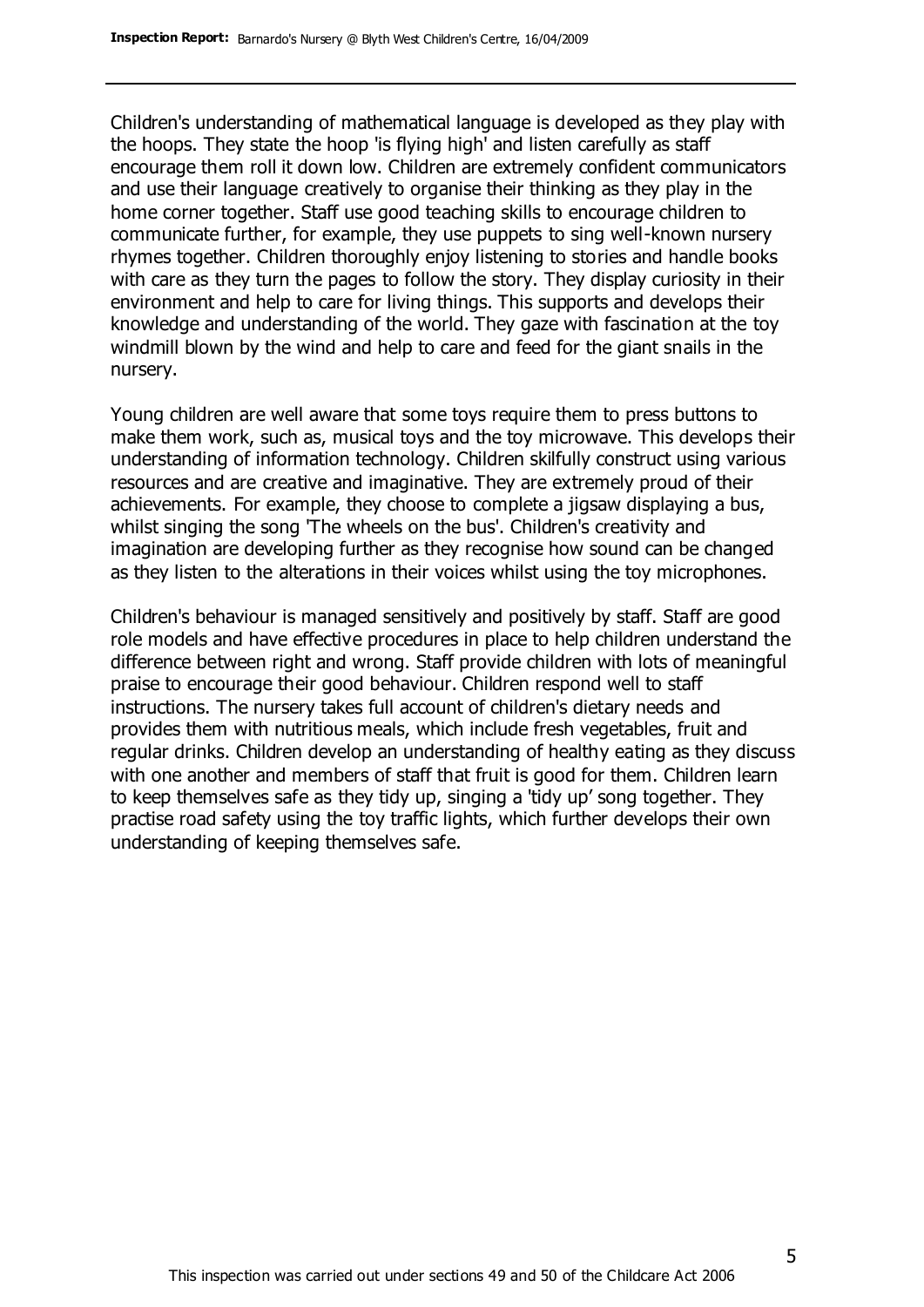# **Annex A: record of inspection judgements**

#### **The key inspection judgements and what they mean**

Grade 1 is Outstanding: this aspect of the provision is of exceptionally high quality Grade 2 is Good: this aspect of the provision is strong Grade 3 is Satisfactory: this aspect of the provision is sound Grade 4 is Inadequate: this aspect of the provision is not good enough

#### **Overall effectiveness**

| How effective is the provision in meeting the needs<br>of children in the Early Years Foundation Stage? |  |
|---------------------------------------------------------------------------------------------------------|--|
| How well does the provision promote inclusive practice?                                                 |  |
| The capacity of the provision to maintain continuous                                                    |  |
| improvement.                                                                                            |  |

#### **Leadership and management**

| How effectively is provision in the Early Years               |  |
|---------------------------------------------------------------|--|
| <b>Foundation Stage led and managed?</b>                      |  |
| How effective is the setting's self-evaluation, including the |  |
| steps taken to promote improvement?                           |  |
| How well does the setting work in partnership with parents    |  |
| and others?                                                   |  |
| How well are children safequarded?                            |  |

#### **Quality and standards**

| How effectively are children in the Early Years<br><b>Foundation Stage helped to learn and develop?</b> |   |
|---------------------------------------------------------------------------------------------------------|---|
| How effectively is the welfare of children in the Early                                                 |   |
| <b>Years Foundation Stage promoted?</b>                                                                 |   |
| How well are children helped to stay safe?                                                              |   |
| How well are children helped to be healthy?                                                             |   |
| How well are children helped to enjoy and achieve?                                                      | 2 |
| How well are children helped to make a positive                                                         | っ |
| contribution?                                                                                           |   |
| How well are children helped develop skills that will                                                   |   |
| contribute to their future economic well-being?                                                         |   |

Any complaints about the inspection or report should be made following the procedures set out in the guidance available from Ofsted's website: www.ofsted.gov.uk